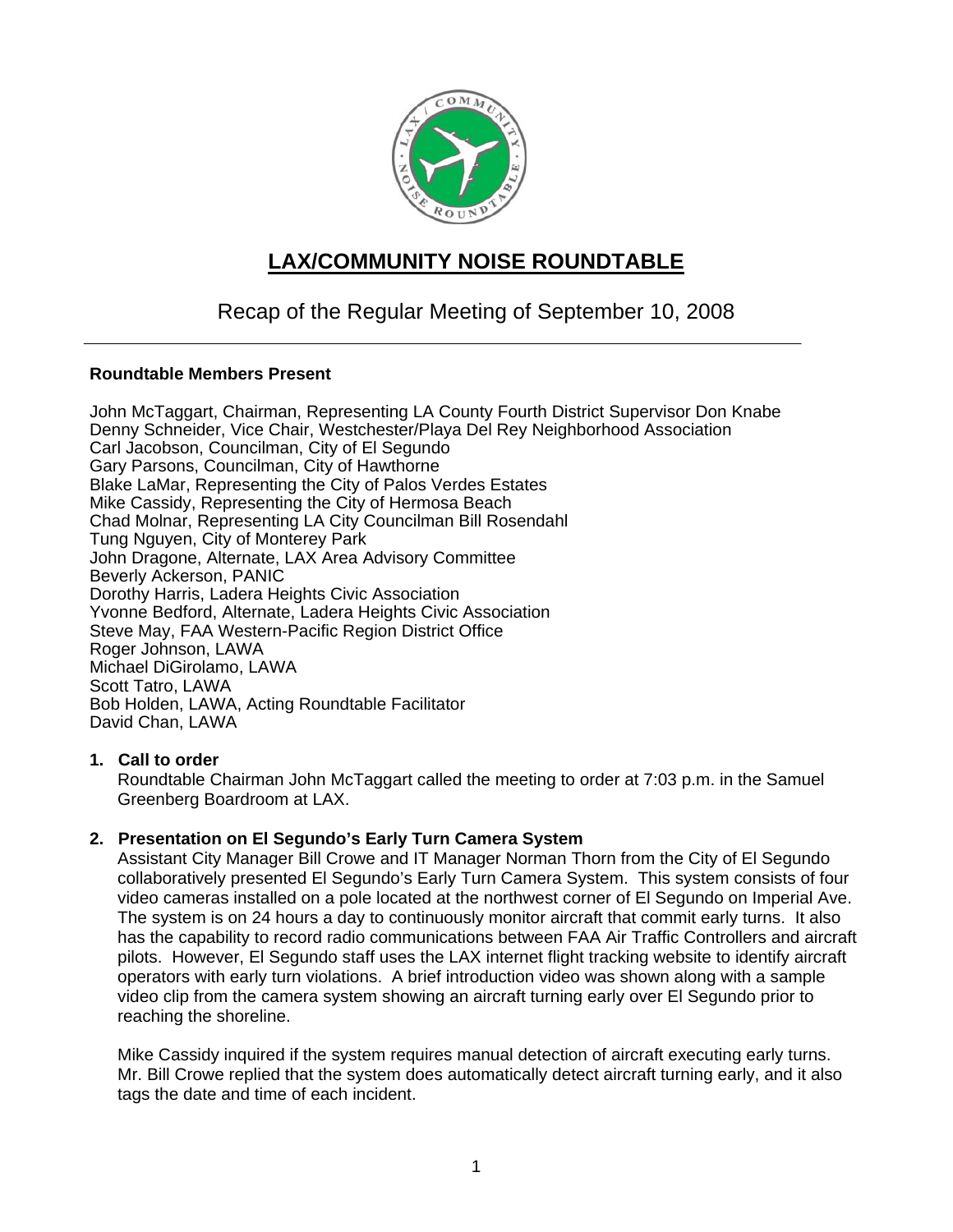Denny Schneider inquired on the result of investigation on the sample video clip showing a Fed Ex aircraft executing an early turn.

Bob Holden advised that because there are so many early turn investigations being done every month, he did not recall this incident. He added, however, notices of early turn violations are being sent to the aircraft operators as well as to the FAA Tower Chief. He was asked about responses from airlines to which he replied that the majority of the responses he receives are from General Aviation (GA) operators.

## **3. Presentation on LAX South Runway Utilization Analysis**

Mr. David Chan provided a PowerPoint presentation on the usage of the south runways before and after the center taxiway project was completed as of June 21, 2008. The presentation also provided information on how it affects air cargo carriers operations and early turn operations. The following is a summary of the key points of the presentation.

- The presentation covered a 4-month timeframe from May to August to include a period when there were many weekend closures of 25R and a period when the closures have ceased. A majority of the closures occurred in May with partial closures occurring in June and July. No significant closures were reported for the month of August.
- The number of 25L departures is directly related to the closures of 25R. The total number of 25L departures has decreased substantially from May to August.
- The presentation indicated that the air cargo carriers are gradually decreasing the usage of runway 25L for departures from May to August.
- There are approximately 35 air cargo carriers operating at LAX with Fed Ex having the most operations among the cargo carriers.
- Time of day analysis showed that peak hours of operations for cargo carriers on runway 25L and 25R are from 3 AM to 8 AM and from 6 PM to 9 PM. Similar peak early morning hours also exist for the passenger air carriers.
- The number of early turns occurring from the south runways has decreased to the same level as in 2005; when it was prior to the construction and runway closure activities. Majority of those reductions are coming from 25L departures passing through the Hyperion gate.

## **4. Status Reports**

- Information on A380's noise levels Mr. David Chan presented the noise levels for the Airbus A380 and other aircraft for comparison. The A380 is generally on par with the B747 in terms of noise levels for arrival and departure operations. Noise comparison for the B747 and A380 was also done at London's Heathrow Airport where it showed similar results. However, it was noted that these results are not considered to be conclusive as there are currently only a few A380 operations.
- Update on LAX Noise Variance Process Scott Tatro reported that LAWA has submitted an application to the State of California for a noise variance for LAX on May 21, 2008. On June 4, 2008, a letter was received from the State stating that LAWA can continue operating under the existing variance until a new variance is issued. A variance is typically issued for a 3-year term during which an airport proprietor must work toward or achieve compliance with Title 21 of the California Code of Regulations (Noise Standards) requirements for compatible land use within the 65 dB-CNEL noise impact area. It was noted that a detailed discussion on the LAX Variance was provided at a meeting on September 9, 2008 where representatives from Council Districts 8 and 11 along with other parties participated.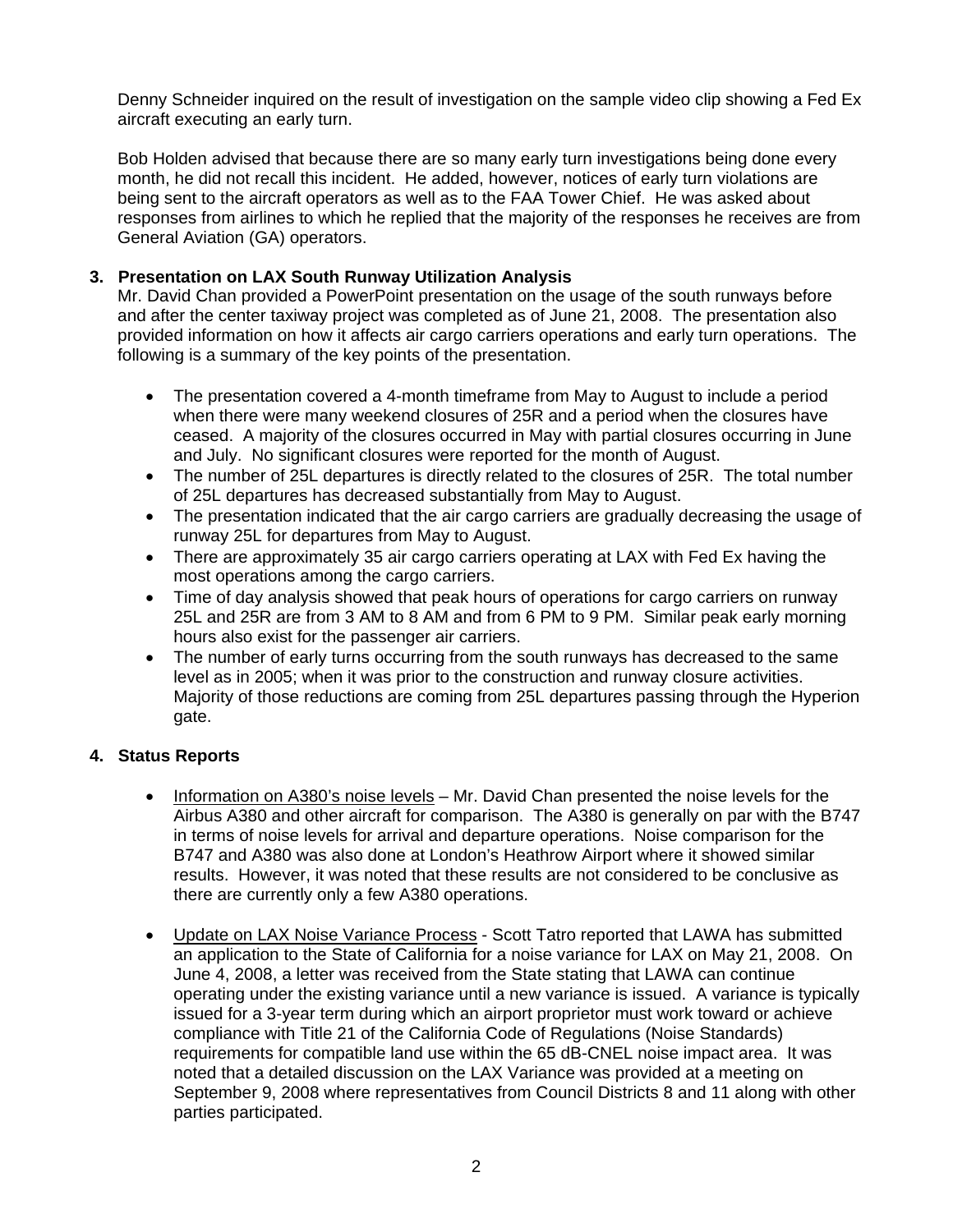Denny Schneider stated he will participate in the LAX Variance process in place of Roy Hefner.

- Update on RFP for Roundtable Facilitator Mr. Holden stated that the contract between LAWA and Harris Miller Miller & Hanson, Inc. for the Roundtable Facilitator has been signed by HMMH and is scheduled for BOAC approval on September 15, 2008. This item has now been re-scheduled for the BOAC meeting on October 8, 2008. After BOAC approval, there are still some administrative procedures to be done which will take another month to complete. It is anticipated that a new contract should be in place by November 2008 and the consultant should start service in January 2009.
- Update on LAX Part 161 Study Mr. Holden stated that the aircraft fleet mix forecast report, which is one of the elements for the study, is now finalized, and the work on the LAX Part 161 will recommence. It is expected that LAWA will submit a Part 161 application to the FAA, to restrict non-conforming east departures from 2300 to 0630 at LAX, by December 2009.

Mr. Denny Schneider inquired if he can obtain a copy of the forecast fleet mix report. Mr. Roger Johnson stated that he will provide a copy to Mr. Schneider.

• Taxiway E and V Reconstruction – Mr. Holden stated that on September 15, 2008, maintenance and reconstruction work will commence on Taxiway E and V on the north airfield complex. This work will require night-time closure of runway 06R/24L for a duration of 60-day, which will cause deviation from Over-Ocean Operations during that period. As a portion of Rwy 24L will be closed during daytime hours as well, the heavy aircraft from the north terminals (approximately 15 aircraft a day) will be directed to the south runways for departures. Intersection departures on runway 24L at taxiway E-10 will be permitted for non-heavy aircraft during daytime hours.

Dorothy Harris stated that LAWA should be proactive by providing notification to the public as this construction work will change flight activity which may cause noise disturbance to residents.

Scott Tatro mentioned that LAWA staff has started discussion to create an email notification system to provide information to the public regarding changes in flight activity such as this taxiway reconstruction project.

Chad Molnar stated he will send out notice of this project to the residents in CD 11.

Steve May stated he will notify the FAA regional office to determine if a notice will be sent out to public.

Denny Schneider inquired if this project requires Environmental Impact Report (EIR). Scott Tatro replied that since the project is considered a maintenance item, EIR is not required. Roger Johnson stated that this work is exempt from CEQA, which was noted in the board report to BOAC when they approved the work.

#### **6. Roundtable Member Discussion**

• Carl Jacobson inquired on the status of the new noise monitoring system. Scott Tatro replied that the system is scheduled to start the system acceptance testing (SAT) in October 2008. There are four remaining items to be finished prior to SAT which include noise monitor installations and processing of noise data, flight data, and PASSUR data.